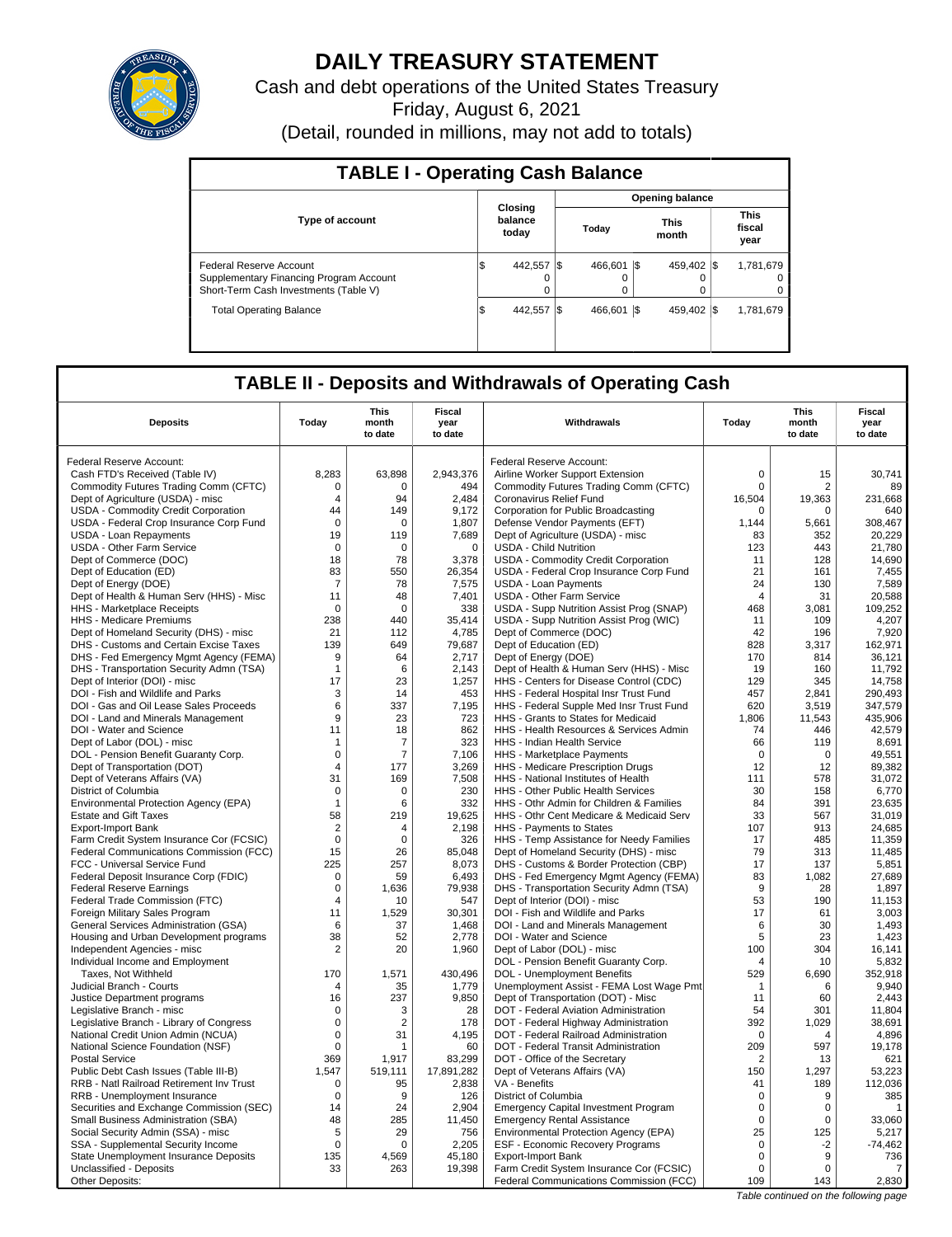## Friday, August 6, 2021

|                                                                      |                                                                                      |             |                      | TABLE II cont. - Deposits and Withdrawals of Operating Cash          |                           |          |                           |
|----------------------------------------------------------------------|--------------------------------------------------------------------------------------|-------------|----------------------|----------------------------------------------------------------------|---------------------------|----------|---------------------------|
| <b>Deposits</b>                                                      | This<br><b>Fiscal</b><br>Today<br>Withdrawals<br>month<br>year<br>to date<br>to date |             | Today                | This<br>month<br>to date                                             | Fiscal<br>year<br>to date |          |                           |
| Federal Housing Admin: Note Sales                                    | 173                                                                                  | 620         | 18,332               | FCC - Universal Service Fund                                         | $\overline{0}$            | 59       | 7,308                     |
| International Monetary Fund                                          | 141                                                                                  | 386         | 4,552                | Federal Deposit Insurance Corp (FDIC)                                | 5                         | 8        | 810                       |
| Thrift Savings Plan Transfer                                         | 73                                                                                   | 1,005       | 41,136               | Federal Employees Insurance Payments                                 | 235                       | 1,439    | 75,521                    |
|                                                                      |                                                                                      |             |                      | Federal Salaries (EFT)                                               | 3,878                     | 4,440    | 177,730                   |
|                                                                      |                                                                                      |             |                      | Federal Trade Commission (FTC)                                       | 62                        | 63       | 516                       |
|                                                                      |                                                                                      |             |                      | General Services Administration (GSA)                                | 87                        | 912      | 23,233                    |
|                                                                      |                                                                                      |             |                      | Housing and Urban Development programs                               | 151                       | 4,181    | 64,165                    |
|                                                                      |                                                                                      |             |                      | Independent Agencies - misc                                          | 56                        | 98       | 3,330                     |
|                                                                      |                                                                                      |             |                      | <b>Interest on Treasury Securities</b>                               | $\Omega$                  | 8,290    | 233,343                   |
|                                                                      |                                                                                      |             |                      | IRS - Advanced Child Tax Credit (EFT)                                | $\Omega$                  | $\Omega$ |                           |
|                                                                      |                                                                                      |             |                      |                                                                      |                           |          | 12,736                    |
|                                                                      |                                                                                      |             |                      | IRS - Economic Impact Payments (EFT)                                 | 1                         | 326      | 442.016                   |
|                                                                      |                                                                                      |             |                      | IRS Tax Refunds Business (EFT)                                       | $\overline{1}$            | 337      | 26,950                    |
|                                                                      |                                                                                      |             |                      | IRS Tax Refunds Individual (EFT)                                     | 182                       | 2,518    | 321,241                   |
|                                                                      |                                                                                      |             |                      | Judicial Branch - Courts                                             | 17                        | 31       | 1,512                     |
|                                                                      |                                                                                      |             |                      | Justice Department programs                                          | 76                        | 442      | 17,970                    |
|                                                                      |                                                                                      |             |                      | Legislative Branch - misc                                            | 10                        | 20       | 1,066                     |
|                                                                      |                                                                                      |             |                      | Legislative Branch - Library of Congress                             | $\mathbf 1$               | 8        | 649                       |
|                                                                      |                                                                                      |             |                      | <b>NASA</b>                                                          | 47                        | 537      | 17,007                    |
|                                                                      |                                                                                      |             |                      | National Credit Union Admin (NCUA)                                   | $\Omega$                  | 1        | 1,846                     |
|                                                                      |                                                                                      |             |                      | National Science Foundation (NSF)                                    | 24                        | 213      | 5,718                     |
|                                                                      |                                                                                      |             |                      | Postal Service Money Orders and Other                                | 194                       | 815      | 36,592                    |
|                                                                      |                                                                                      |             |                      | Public Debt Cash Redemp. (Table III-B)                               | 1,587                     | 463,578  | 16,630,322                |
|                                                                      |                                                                                      |             |                      | Railroad Retirement Board (RRB) - misc                               | $\Omega$                  | $\Omega$ | 42                        |
|                                                                      |                                                                                      |             |                      | RRB - Benefit Payments                                               | 1                         | 1,145    | 12,866                    |
|                                                                      |                                                                                      |             |                      | Securities and Exchange Commission (SEC)                             | $\overline{2}$            | 17       | 1,027                     |
|                                                                      |                                                                                      |             |                      | Small Business Administration (SBA)                                  | 2,383                     | 21,523   | 570,784                   |
|                                                                      |                                                                                      |             |                      | Social Security Admin (SSA) - misc                                   | 9                         | 65       | 3,961                     |
|                                                                      |                                                                                      |             |                      | <b>SSA - Benefits Payments</b>                                       | 60                        | 22,079   | 853.415                   |
|                                                                      |                                                                                      |             |                      | SSA - Supplemental Security Income                                   | 10                        | 120      | 50,084                    |
|                                                                      |                                                                                      |             |                      | <b>Transportation Services</b>                                       | $\Omega$                  | $\Omega$ | $\Omega$                  |
|                                                                      |                                                                                      |             |                      | Other Withdrawals:                                                   |                           |          |                           |
|                                                                      |                                                                                      |             |                      |                                                                      |                           |          |                           |
|                                                                      |                                                                                      |             |                      | Agency for Internat'l Development                                    | 238                       | 456      | 19.126                    |
|                                                                      |                                                                                      |             |                      | International Monetary Fund                                          | 139                       | 139      | 5,045                     |
|                                                                      |                                                                                      |             |                      | <b>State Department</b>                                              | 88                        | 542      | 15,192                    |
|                                                                      |                                                                                      |             |                      | Thrift Savings Plan Transfer                                         | 391                       | 2,087    | 69,275                    |
|                                                                      |                                                                                      |             |                      | Unclassified                                                         | 1,263                     | 6,720    | 287,455                   |
| <b>Total Other Deposits</b><br>Change in Balance of Uncollected      | 386                                                                                  | 2,004       | 73,059               | Total, Other Withdrawals                                             | 2,119                     | 16,150   | 664,108                   |
| Funds                                                                | 0                                                                                    | $\mathbf 0$ | $\mathbf 0$          |                                                                      |                           |          |                           |
| <b>Transfers from Depositaries</b>                                   | $\mathbf 0$                                                                          | $\Omega$    | 0                    | <b>Transfers to Depositaries</b>                                     | 0                         | 0        | 0                         |
|                                                                      |                                                                                      |             |                      |                                                                      |                           |          |                           |
| <b>Total Federal Reserve Account</b><br>Short-Term Cash Investments: | 12,050                                                                               | 601,099     | 21,981,912           | <b>Total Federal Reserve Account</b><br>Short-Term Cash Investments: | 36,093                    | 617,944  | 23,321,034                |
| Transfers from Federal Reserve Account                               |                                                                                      |             |                      | Transfers to Federal Reserve Account                                 |                           |          |                           |
| (Table V)                                                            | $\Omega$                                                                             | $\Omega$    | $\mathbf 0$          | (Table V)                                                            | $\Omega$                  | $\Omega$ |                           |
| Total Deposits (excluding transfers)                                 | 12,050<br>ß.                                                                         | l\$         | 601,099 \$21,981,912 | Total Withdrawals (excluding transfers)                              | 36,093<br>S.              | l\$      | 617,944 \$23,321,034      |
|                                                                      |                                                                                      |             |                      | Net Change in Operating Cash Balance                                 | S.<br>$-24.044$ \\$       |          | $-16,845$ \$ $-1,339,122$ |

# **TABLE III-A - Public Debt Transactions**

| <b>Issues</b>                                                                                                                                                                                                                                                                                                                                                                                                           | Today                                                                     | <b>This</b><br>month<br>to date                                                                | <b>Fiscal</b><br>year<br>to date                                                                                           | <b>Redemptions</b>                                                                                                                                                                                                                                                                                                            |  | Today                                                | <b>This</b><br>month<br>to date |                                                                                           | Fiscal<br>year<br>to date                                                                                                                       |
|-------------------------------------------------------------------------------------------------------------------------------------------------------------------------------------------------------------------------------------------------------------------------------------------------------------------------------------------------------------------------------------------------------------------------|---------------------------------------------------------------------------|------------------------------------------------------------------------------------------------|----------------------------------------------------------------------------------------------------------------------------|-------------------------------------------------------------------------------------------------------------------------------------------------------------------------------------------------------------------------------------------------------------------------------------------------------------------------------|--|------------------------------------------------------|---------------------------------|-------------------------------------------------------------------------------------------|-------------------------------------------------------------------------------------------------------------------------------------------------|
| Marketable:<br>Bills:<br><b>Regular Series</b><br>Cash Management Series<br>Notes<br><b>Bonds</b><br>Inflation-Protected Securities Increment<br><b>Federal Financing Bank</b><br>Nonmarketable:<br>United States Savings Securities:<br>Cash Issue Price<br>Interest Increment<br><b>Government Account Series</b><br>Hope Bonds<br><b>Domestic Series</b><br><b>Foreign Series</b><br>State and Local Series<br>Other | 0 <sup>8</sup><br>0<br>0<br>0<br>483<br>$\Omega$<br>5<br>343,637<br>1,542 | 201,051   \$<br>50,002<br>231,206<br>26,298<br>3,230<br>32<br>331<br>1,717,798<br>883<br>8,738 | 9,211,178<br>4,010,136<br>3,622,002<br>589,823<br>63,896<br>$\Omega$<br>1,265<br>3,593<br>90,510,149<br>114,163<br>350,801 | Marketable:<br><b>Bills</b><br><b>Notes</b><br><b>Bonds</b><br><b>Federal Financing Bank</b><br>Nonmarketable:<br>United States Savings Securities<br><b>Government Account Series</b><br>Hope Bonds<br><b>Domestic Series</b><br><b>Foreign Series</b><br><b>State and Local Series</b><br>Other<br><b>Total Redemptions</b> |  | 0<br>37<br>344,093<br>1,549<br>$345,680$ $\sqrt{\$}$ | $0 \,$ $\upbeta$                | 284,052 \$<br>163,756<br>$\Omega$<br>252<br>1,776,028<br>6,791<br>8,727<br>$2,239,606$ \$ | 14, 141, 093<br>1,947,009<br>20,143<br>1,209<br>9,043<br>90,363,200<br>$\overline{0}$<br>71,549<br>$\Omega$<br>91,250<br>350,237<br>106,994,731 |
| <b>Total Issues</b>                                                                                                                                                                                                                                                                                                                                                                                                     | $345,668$ \\$                                                             | 2,239,570 \$                                                                                   | 108,477,026                                                                                                                | Net Change in Public Debt Outstanding                                                                                                                                                                                                                                                                                         |  | $-12$ $\sqrt{3}$                                     |                                 | $-36$ $\sqrt{3}$                                                                          | 1,482,295                                                                                                                                       |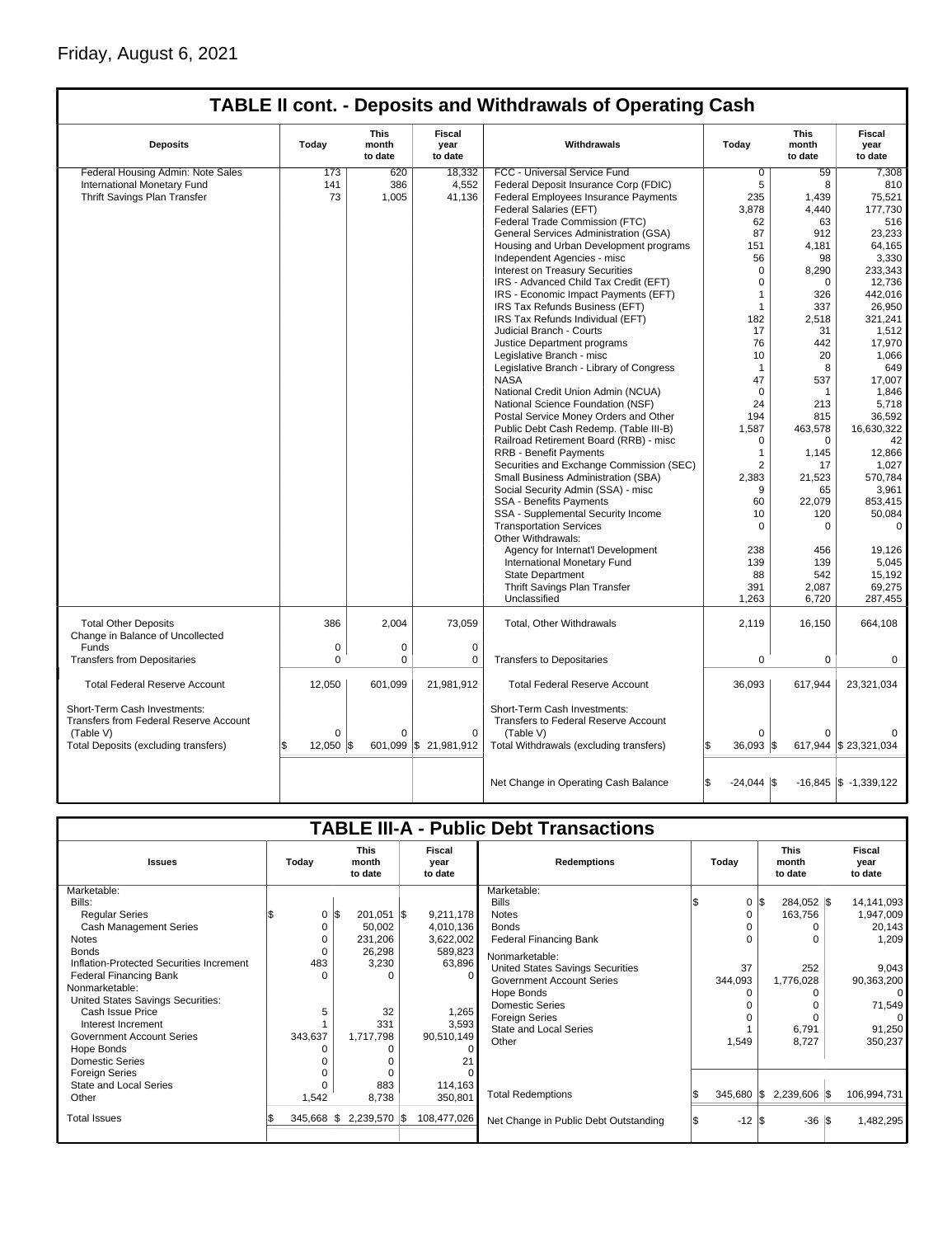| <b>TABLE III-B - Adjustment of Public Debt</b><br><b>Transactions to Cash Basis</b>                                                                                                                                                                                                                            |       |                                              |     |                                                               |                                                                   |  |  |                                 |                           |
|----------------------------------------------------------------------------------------------------------------------------------------------------------------------------------------------------------------------------------------------------------------------------------------------------------------|-------|----------------------------------------------|-----|---------------------------------------------------------------|-------------------------------------------------------------------|--|--|---------------------------------|---------------------------|
| <b>Transactions</b>                                                                                                                                                                                                                                                                                            | Today |                                              |     |                                                               |                                                                   |  |  | <b>This</b><br>month<br>to date | Fiscal<br>year<br>to date |
| Public Debt Cash Issues:<br>Public Debt Issues (Table III-A)<br>Premium on New Issues<br>Discount on New Issues:<br>Bills $(-)$<br>Bonds and Notes (-)<br>Federal Financing Bank (-)<br>Government Account Transactions (-)<br>Hope Bonds (-)<br>Interest Increment on United States<br>Savings Securities (-) | \$    | $345,668$ \\$<br>O<br>0<br>0<br>n<br>343,637 |     | 2,239,570<br>1,556<br>34<br>622<br>0<br>1,717,798<br>O<br>331 | \$108,477,026<br>21,067<br>2,554<br>27,743<br>90,510,149<br>3.593 |  |  |                                 |                           |
| Inflation-Protected Securities Increment<br><b>Total Public Debt Cash Issues</b><br>Deposited in Federal Reserve Account                                                                                                                                                                                       | \$    | 483<br>1,547                                 | 1\$ | 3,230<br>519,111                                              | 62,771<br>\$17,891,282                                            |  |  |                                 |                           |
| Public Debt Cash Redemptions:<br>Public Debt Redemptions (Table III-A)<br>Premium on Debt Buyback Operation<br>Discount on Debt Buyback Operation (-)<br>Federal Financing Bank (-)<br>Government Account Transactions (-)<br>Hope Bonds (-)<br><b>Total Public Debt Cash Redemptions</b>                      | l\$   | 345,680<br>0<br>o<br>n<br>344.093<br>U       | I\$ | 2,239,606<br>0<br>0<br>0<br>1,776,028<br>O                    | \$106,994,731<br>0<br>n<br>1.209<br>90,363,200<br>Ω               |  |  |                                 |                           |
| Withdrawn from Federal Reserve Acct.                                                                                                                                                                                                                                                                           | l\$   | 1,587                                        | l\$ |                                                               | 463,578 \$16,630,322                                              |  |  |                                 |                           |

| <b>TABLE III-C - Debt Subject to Limit</b>                                        |                           |                                                                                                     |                           |                           |
|-----------------------------------------------------------------------------------|---------------------------|-----------------------------------------------------------------------------------------------------|---------------------------|---------------------------|
|                                                                                   | Closing                   |                                                                                                     | Opening balance           |                           |
| <b>Balance Transactions</b>                                                       | balance<br>today          | Today                                                                                               | <b>This</b><br>month      | Fiscal<br>year            |
| Debt Held by the Public<br>Intragovernmental Holdings<br><b>Total Public Debt</b> | \$22,278,553<br>6,149,133 | \$22,277,470<br>6,150,227                                                                           | \$22,284,628<br>6,143,094 | \$21,018,952<br>5,926,439 |
| Outstanding<br>Less: Debt Not<br>Subject to Limit:                                | 28,427,686                | 28,427,698                                                                                          | 28,427,722                | 26,945,391                |
| Other Debt                                                                        | 478                       | 478                                                                                                 | 478                       | 478                       |
| <b>Unamortized Discount</b>                                                       | 19,717                    | 19,729                                                                                              | 19,753                    | 17,271                    |
| <b>Federal Financing Bank</b>                                                     | 6,053                     | 6,053                                                                                               | 6,053                     | 7,262                     |
| Hope Bonds<br>Plus: Other Debt Subject to Limit<br>Guaranteed Debt of             | 0                         | 0                                                                                                   | 0                         | o                         |
| Government Agencies                                                               | 0                         | $\Omega$                                                                                            | $\Omega$                  | 0                         |
| <b>Total Public Debt</b><br>Subject to Limit                                      |                           | $\frac{1}{2}$ 28,401,438 $\frac{1}{2}$ 28,401,438 $\frac{1}{2}$ 28,401,438 $\frac{1}{2}$ 26,920,380 |                           |                           |
| <b>Statutory Debt Limit</b>                                                       | \$28,401,463 \$28,401,463 |                                                                                                     | $\$28,401,463$            | SUSP-1                    |
|                                                                                   |                           |                                                                                                     |                           |                           |

| See Footnote |
|--------------|
|--------------|

| <b>TABLE IV - Federal Tax Deposits</b>                                                                                                                                                                                                        |                                                |                                                            |                                                                      |
|-----------------------------------------------------------------------------------------------------------------------------------------------------------------------------------------------------------------------------------------------|------------------------------------------------|------------------------------------------------------------|----------------------------------------------------------------------|
| Classification                                                                                                                                                                                                                                | Today                                          | <b>This</b><br>month<br>to date                            | Fiscal<br>year<br>to date                                            |
| Withheld Income and Employment Taxes<br>Individual Income Taxes<br><b>Railroad Retirement Taxes</b><br><b>Excise Taxes</b><br><b>Corporation Income Taxes</b><br><b>Federal Unemployment Taxes</b><br>Estate and Gift Taxes & Misc IRS Rcpts. | \$<br>9,001<br>204<br>21<br>61<br>25<br>2<br>3 | 1\$<br>64,672 \$<br>1,368<br>74<br>484<br>385<br>560<br>21 | 2,332,636<br>328,430<br>4,469<br>60,198<br>305,918<br>6,325<br>4,458 |
| Total                                                                                                                                                                                                                                         | $9,318$ \\$<br>l\$                             | 67,564                                                     | 1\$<br>3,042,433                                                     |
| Cash Federal Tax Deposits:<br>Direct<br><b>Through Depositaries</b>                                                                                                                                                                           | \$<br>60<br>8,223                              | l\$<br>498<br>63,400                                       | 1\$<br>26,097<br>2,917,279                                           |
| <b>Total Cash FTD's</b>                                                                                                                                                                                                                       | <b>S</b><br>8,283                              | 1\$<br>63,898                                              | 1\$<br>2,943,376                                                     |
| Inter-agency Transfers                                                                                                                                                                                                                        | 1,034                                          | 3,666                                                      | 99,057                                                               |
| Total                                                                                                                                                                                                                                         | $9,318$ $\sqrt{5}$<br>\$                       | 67,564                                                     | Ι\$<br>3,042,433                                                     |
|                                                                                                                                                                                                                                               |                                                |                                                            |                                                                      |

|                                              |  |   |     |                           |                |     | JEE LOONIOIE |  |  |  |  |
|----------------------------------------------|--|---|-----|---------------------------|----------------|-----|--------------|--|--|--|--|
| <b>TABLE V - Short-Term Cash Investments</b> |  |   |     |                           |                |     |              |  |  |  |  |
|                                              |  |   |     | <b>Type of Depositary</b> |                |     |              |  |  |  |  |
| <b>Balance Transactions</b>                  |  | А | в   |                           | С              |     | Total        |  |  |  |  |
| Opening Balance Today<br>Deposits:           |  | 0 | 1\$ | 0                         | \$<br>$\Omega$ | I\$ |              |  |  |  |  |
| <b>Transfers to Depositaries</b>             |  | O |     | 0                         | 0              |     |              |  |  |  |  |
| <b>Special Direct Investment</b>             |  | O |     | O                         | 0              |     |              |  |  |  |  |
| <b>Term Investment</b>                       |  | O |     | O                         | 0              |     |              |  |  |  |  |
| Repo Investment                              |  | O |     | O                         | O              |     |              |  |  |  |  |
| Withdrawals:                                 |  |   |     |                           |                |     |              |  |  |  |  |
| <b>Treasury Initiated</b>                    |  | 0 |     | 0                         | 0              |     |              |  |  |  |  |
| Depositary Initiated                         |  | O |     | O                         | 0              |     |              |  |  |  |  |
| <b>Special Direct Investment</b>             |  | Ω |     | Ω                         | 0              |     |              |  |  |  |  |
| <b>Term Investment</b>                       |  | ი |     | O                         | 0              |     |              |  |  |  |  |
| Repo Investment                              |  | O |     | 0                         | 0              |     |              |  |  |  |  |
| Closing Balance Today                        |  | 0 | I\$ | 0                         | S<br>0         | 1\$ |              |  |  |  |  |

| <b>TABLE VI - Income Tax Refunds Issued</b> |     |       |     |                                 |     |                           |  |  |  |  |  |
|---------------------------------------------|-----|-------|-----|---------------------------------|-----|---------------------------|--|--|--|--|--|
| Classification                              |     | Today |     | <b>This</b><br>month<br>to date |     | Fiscal<br>year<br>to date |  |  |  |  |  |
| IRS - Advanced Child Tax Credit (Checks)    | l\$ | 0     | 1\$ |                                 | 135 | 2,058                     |  |  |  |  |  |
| IRS - Advanced Child Tax Credit (EFT)       |     | 0     |     |                                 |     | 12.736                    |  |  |  |  |  |
| IRS - Economic Impact Payments (Checks)     |     | 273   |     | 282                             |     | 85.176                    |  |  |  |  |  |
| IRS - Economic Impact Payments (EFT)        |     |       |     | 326                             |     | 442.016                   |  |  |  |  |  |
| IRS Tax Refunds Business (Checks)           |     | 68    |     | 646                             |     | 53.300                    |  |  |  |  |  |
| IRS Tax Refunds Business (EFT)              |     |       |     | 337                             |     | 26,950                    |  |  |  |  |  |
| IRS Tax Refunds Individual (Checks)         |     | 699   |     | 956                             |     | 58.091                    |  |  |  |  |  |
| IRS Tax Refunds Individual (EFT)            |     | 182   |     | 2.518                           |     | 321.241                   |  |  |  |  |  |

### **Daily Treasury Statement Footnotes:**

### **General Footnotes and Statements:**

This statement summarizes the United States Treasury's cash and debt operations for the Federal Government. Treasury's operating cash is maintained in an account at the Federal Reserve Bank of New York and in short-term cash investments. Treasury minimized and then suspended its short-term cash investment program beginning in November 2008, but anticipates investing again when market conditions warrant. Major information sources include: Federal Reserve Banks, Treasury Regional Financial Centers, Internal Revenue Service Centers, various electronic systems, and information on the Public Debt. Information is presented on a modified cash basis. Deposits are reflected as received and withdrawals are reflected as processed.SOURCE: Bureau of the Fiscal Service, Department of the Treasury. Note: The Daily Treasury Statement (DTS) is available by 4:00 p.m. the following business day on the Fiscal Service website https://fiscal.treasury.gov/reports-statements/dts/. For more information, call the Cash Reporting Branch at 202-874-9789.

### **TABLE III-A – Public Debt Transactions**

Stated at face value except for savings and retirement plan securities which are stated at current redemption value.